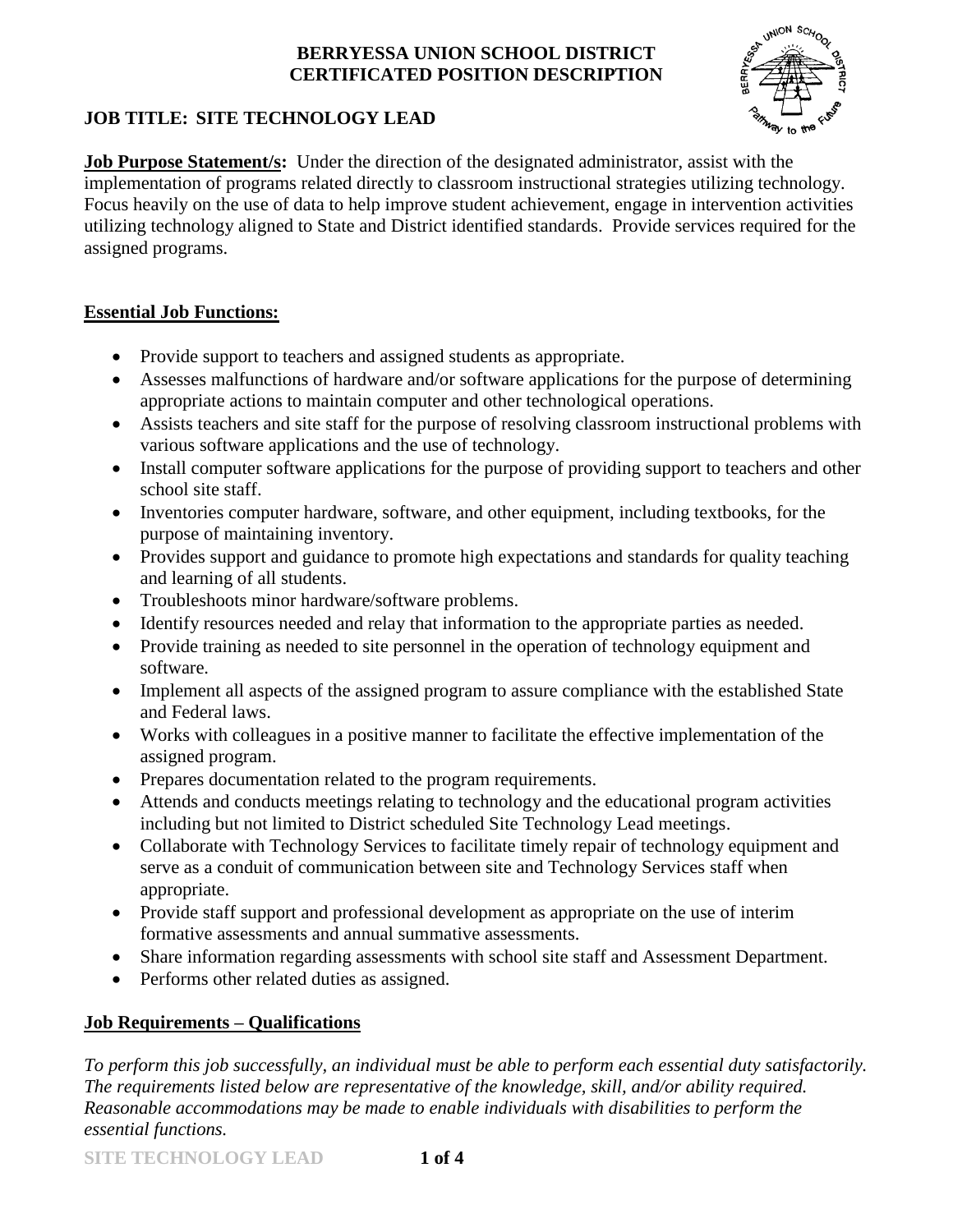

## **JOB TITLE: SITE TECHNOLOGY LEAD**

## **Education and Experience Requirements:**

- Must possess a valid California Teaching credential, including authorization to teach English learners.
- A minimum of five years of successful teaching.
- Must have experience with diverse student and community populations.
- Must have experience in and understanding of second language acquisition theory and teaching and learning in multilingual settings.

### **Knowledge and Abilities:**

#### **KNOWLEDGE OF:**

- Principles, trends, methods, strategies, practices, and procedures pertaining to education technology.
- State and Federal educational program requirements.
- Legal mandates, applicable sections of the Education Code, District policies and regulations, laws, practices and procedures.
- Effective research-based instructional methodologies, including differentiated instruction to meet the needs of all students.
- Student behavior management strategies and techniques.
- Academic content appropriate to assigned grade level(s).
- Effective communication with children and adults.
- Methods for assessing students' academic needs.
- A variety of instructional strategies for meeting students' assessed academic needs.
- The California Common Core State Standards.
- Appropriate instructional materials that are aligned to the California Common Core State Standards
- Best practices in the teaching and learning of English Language Development.
- The analysis and use of data and other evidence to inform instructional practice.
- Effective coaching and staff development techniques for adult learners.
- The operation and use of a computer workstation, software for producing a variety of documents, and presentations.
- Strategies for working collaboratively with all stakeholders in a multicultural and multilingual setting.
- Correct English usage, grammar, spelling, punctuation, and vocabulary.
- Record-keeping, report preparation, filing, and proofing techniques.
- Effective oral and written communication skills.
- Interpersonal skills using tact, patience and courtesy.
- State laws and District regulations which govern professional conduct and accountability.

#### **ABILITY TO:**

- Demonstrate and communicate effective research-based methodologies, including differentiated instruction to meet the needs of all students.
- Develop and implement lesson plans that are aligned to the California Common Core State Standards and are appropriate to student needs.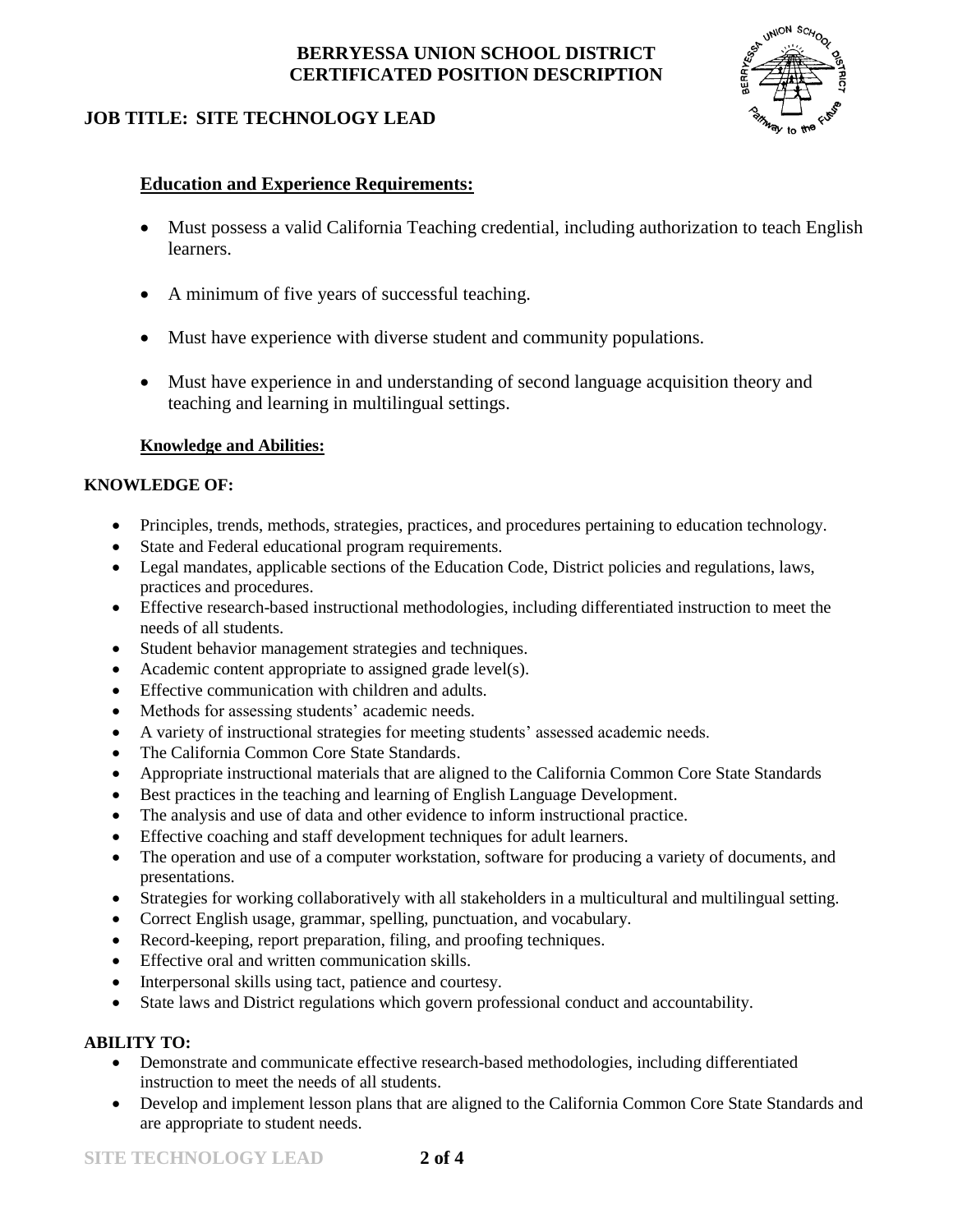

### **JOB TITLE: SITE TECHNOLOGY LEAD**

- Assess student needs and design instruction to meet the identified needs.
- Establish and maintain effective working relationships and good rapport with students, site administrators, other staff members, and parents.
- Work successfully in a culturally and linguistically diverse community.
- Use district data systems to facilitate data discussions and use data to inform instruction.
- Support school leadership in fostering mutual respect of stakeholders.
- Reflect on instructional practice.
- Use technology as a tool for communication, production of a variety of documents and presentations.
- Plan, organize, schedule and perform duties to support District-level and school site-level academic goals and the sustained focus on student achievement outcomes.
- To use correct English usage, grammar, spelling, punctuation, and vocabulary in oral and written communication.
- Maintain effective working relationships with a wide variety of groups and individuals, including District administrators, employees, parents or members of the public.
- Meet schedules and timelines.
- Work confidentially with discretion.

#### **Working Conditions: ENVIRONMENT:**

*The work environment characteristics here are representative of those an employee encounters while performing the essential functions of this job. Reasonable accommodations may be made to enable individuals with disabilities to perform the essential functions.*

- Indoor
- Classroom environment
- Subject to driving to off-site locations to conduct work.

The noise in these environments is quiet to loud depending upon the activity in the particular part of the day.

### **PHYSICAL DEMANDS:**

*The physical demands described here are representative of those that must be met by an employee to successfully perform the essential functions of this job.* Reasonable *accommodations may be made to enable individuals with disabilities to perform the essential functions.*

 Hearing and speaking to exchange information in person and on the telephone; seeing to read, prepare, and proofread documents, perform assigned duties; sitting for extended periods of time; dexterity of hands and fingers to operate a computer keyboard and other office equipment; kneeling, bending at the waist, and reaching overhead, above the shoulders and horizontally, to retrieve and store files and supplies; lifting light objects.

#### **Licenses, Certifications, Bonding, and/or Testing Requirements:**

- Criminal Justice Fingerprint Clearance
- Valid California Driver's License
- Tuberculosis Clearance

#### **Reports to:** Principal or designee